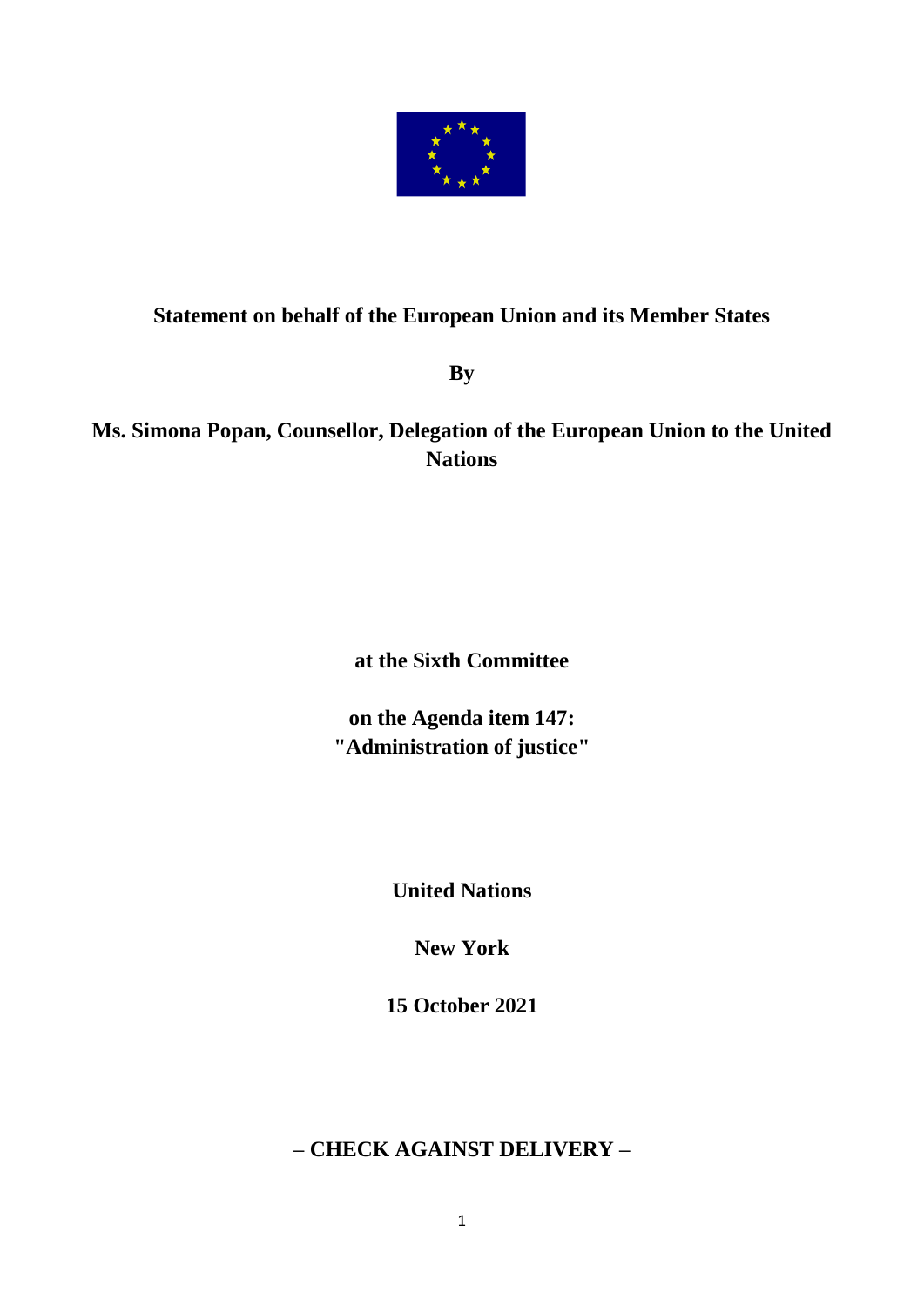Mr./Madam Chair,

I have the honour to speak on behalf of the European Union and its Member States.

The Candidate Countries Turkey, the Republic of North Macedonia\*, Montenegro\*, Serbia\* and Albania , the country of the Stabilisation and Association Process and potential candidate Bosnia and Herzegovina, as well as Ukraine, the Republic of Moldova and Georgia, align themselves with this statement.

We thank the Secretary-General, the Internal Justice Council, and the Office of the United Nations Ombudsperson and Mediation Services for their reports.

Rule of law at the international and national level is premised on an effective system of administration of justice. The quality of the system of administration of justice speaks to the image and credibility of the organization. An independent, impartial, transparent and professional system is not only a prerequisite for the rule of law, but also for protecting individual rights, including the right to work in a professional environment free of harassment and retaliation. The organisation has made important progress, as shown in the last reports. Yet there is scope for more, in particular with regard to non-staff personnel.

In that connection, we would like to stress the following:

*First,* with regard to **staff personnel**, we express appreciation for the work of the Office of Administration of Justice, the United Nations Disputes Tribunal (UNDT) and the United Nations Appeals Tribunal (UNAT). We encourage them to continue the positive trend of reducing the backlog of cases. At the same time, we remain concerned over the culture of harassment and abuse directed at female managers at senior and other levels, as well as the retaliation policy against staff members who lodge cases before the Tribunals. Harassment, sexual harassment and retaliation are unacceptable in the workplace and should not be tolerated. We look forward to the separate report of the Secretary-General on this matter. Staff engagement is linked to staff welfare. That is why promoting a healthy working

*The Republic of North Macedonia, Montenegro, Serbia and Albania continue to be part of the Stabilisation and Association Process.*